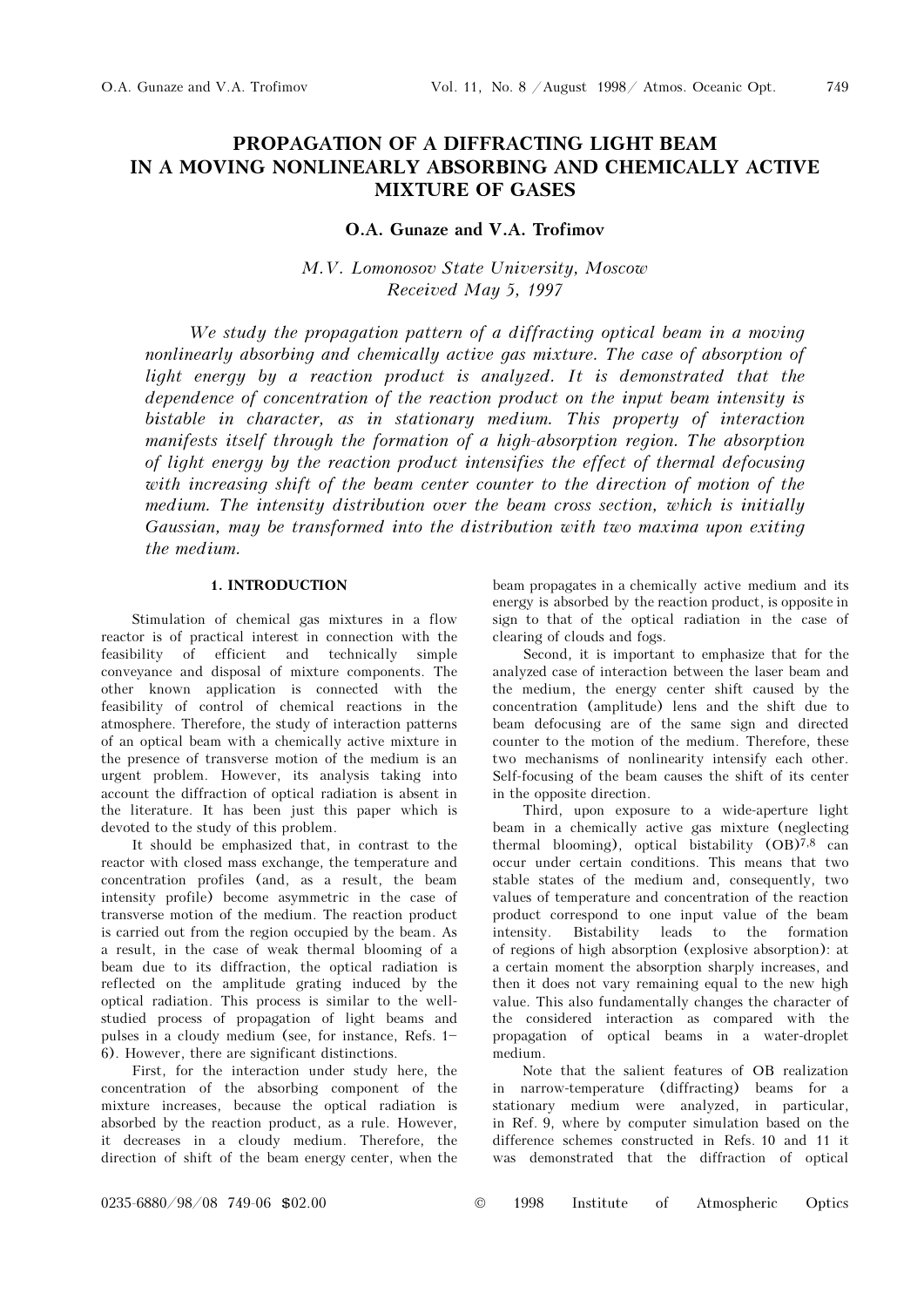radiation qualitatively changes the process of formation of high-absorption regions and may lead to such phenomena as moving and jumping focuses of the beam. Continuing this study in the present paper, we consider the propagation of laser beams in a moving mixture of gases under conditions of a running reversible chemical reaction.

### 2. PRINCIPLE EQUATIONS

The process of thermal blooming of slit diffracting beams in a moving medium, where a reversible chemical reaction runs and the light energy is absorbed by a reaction product, is described by the following system of dimensionless equations9:

$$
\frac{\partial A}{\partial z} + iD \Delta_{\perp} A + i\epsilon_{\text{nl}} A + \delta_0 N A = 0,
$$
  
\n
$$
0 < z \le L_z ;
$$
  
\n
$$
\epsilon_{\text{nl}} = \alpha (T - T_0) + \beta (N - N_0), \Delta_{\perp} = \frac{\partial^2}{\partial x^2},
$$
  
\n
$$
0 < x \le L_x ;
$$
  
\n
$$
\frac{\partial T}{\partial t} + V \frac{\partial T}{\partial x} = q N I + \gamma f, \quad I = |A|^2 ;
$$
  
\n
$$
\frac{\partial N}{\partial t} + V \frac{\partial N}{\partial x} = f,
$$
  
\n
$$
f = (1 - N) \exp(-1/T) - kN \exp(-T_c/T)
$$

with the initial conditions

$$
A \Big|_{z=0} = \exp(-(x - L_x/2)^2 (1 + iF));
$$
  
\n
$$
T \Big|_{t=0} = T \Big|_{x=0} = T_0; f \Big|_{x=0} = f \Big|_{t=0} = 0;
$$
  
\n
$$
A \Big|_{x=0, L_x} = 0.
$$
\n(2)

Here, z is the longitudinal coordinate scaled to the diffraction length  $l_d = 2ka^2$ ; k is the wave number; a is the characteristic radius of the beam upon entering the nonlinear medium;  $x$  is the transverse coordinate measured in units of  $a$ . Note that the parameter  $D$  is remained in Eq. (1) for convenience of numerical experiments illustrating the influence of beam diffraction on the characteristics of beam propagation. We recall that the values  $D \ll 1$  correspond to wideaperture beams for which diffraction can be neglected. The factor  $\delta_0$  characterizes the absorption of optical radiation on the diffraction length;  $q$  is the beam power; γ is the thermal effect of the reaction proportional to the term  $(T_c - 1)$ ;  $T_c$  is the ratio of activation energy of the reverse reaction to that of the direct one;  $k$  is the ratio of the reverse reaction rate to that of the direct one. The parameter  $V$  equals to the ratio of medium displacement during the characteristic time of the reaction to the beam radius. Thermal blooming of optical beams is described by the term with  $\varepsilon_{nl}$ , in which  $\alpha$  is the ratio of the beam input

power to the characteristic power of thermal blooming, and the factor  $\beta$  is proportional to the difference between the refractive indices of the initial substance and the reaction product;  $T$  is the dimensionless temperature of the medium;  $T_0$  is its equilibrium value;  $N$  is concentration of the reaction product scaled to its maximum value attainable under the given conditions;  $N_0$  is its initial value; the parameter F specifies the light beam focusing. The parameters  $L<sub>r</sub>$  and  $L<sub>z</sub>$  are the transverse and longitudinal dimensions of the region considered.

As for the equation of chemical kinetics (third equation in system  $(1)$ , it should be noted that it is written for the reaction  $A + B \leftrightarrow q$  under assumption that the concentration of one of the components (for instance, the substance  $B$ ) is much higher than the concentration of another component. It should be emphasized that the change of the equation for concentration of the reaction product has no significant effect on the propagation pattern analyzed here. For instance, in case of replacement of  $(1 - N)$  with  $(1 (N)^2$ , which corresponds to the dissociation reaction  $A \leftrightarrow 2q$ , as was mentioned in our earlier papers, bistable dependence of the reaction product concentration and the temperature of the medium on the input beam intensity is observed for a wider set of interaction parameters. In this paper, we restrict ourselves to the examination of a chemical process written in Eq. (1).

In addition, we note that for the studied interaction the heat transfer is realized due to removing heat and the reaction product from the region occupied by the beam owing to the motion of the medium. This mechanism of heat redistribution predominates, when the transit time of the medium across the beam is much less than the characteristic transit time of particles of the medium due to diffusion and heat conductivity.

Our numerical experiments were performed, in particular, for the following values of parameters:

$$
q = 50
$$
,  $\delta_0 = 8$ ,  $\gamma = 0$ ,  $T_0 = 0.125$ ,  $T_c = 0.375$ ,  
\n $k = 0.5$ ,  $L_x = 10$ , and  $L_z = 0.5$ , (3)

which correspond to OB in the stationary medium.<sup>9</sup>

Simulating the interaction, we are interested not only in spatiotemporal distribution of the beam intensity and concentration of the reaction product, but also in the following integral and local characteristics of the medium and optical beam:

 $-$  integral yield of the reaction product

$$
J_c(t) = \int_0^{L_z} dz \int_0^{L_x} N(z, x, t) dx ;
$$
 (4)

- radius of the optical beam determined through the second moment of intensity distribution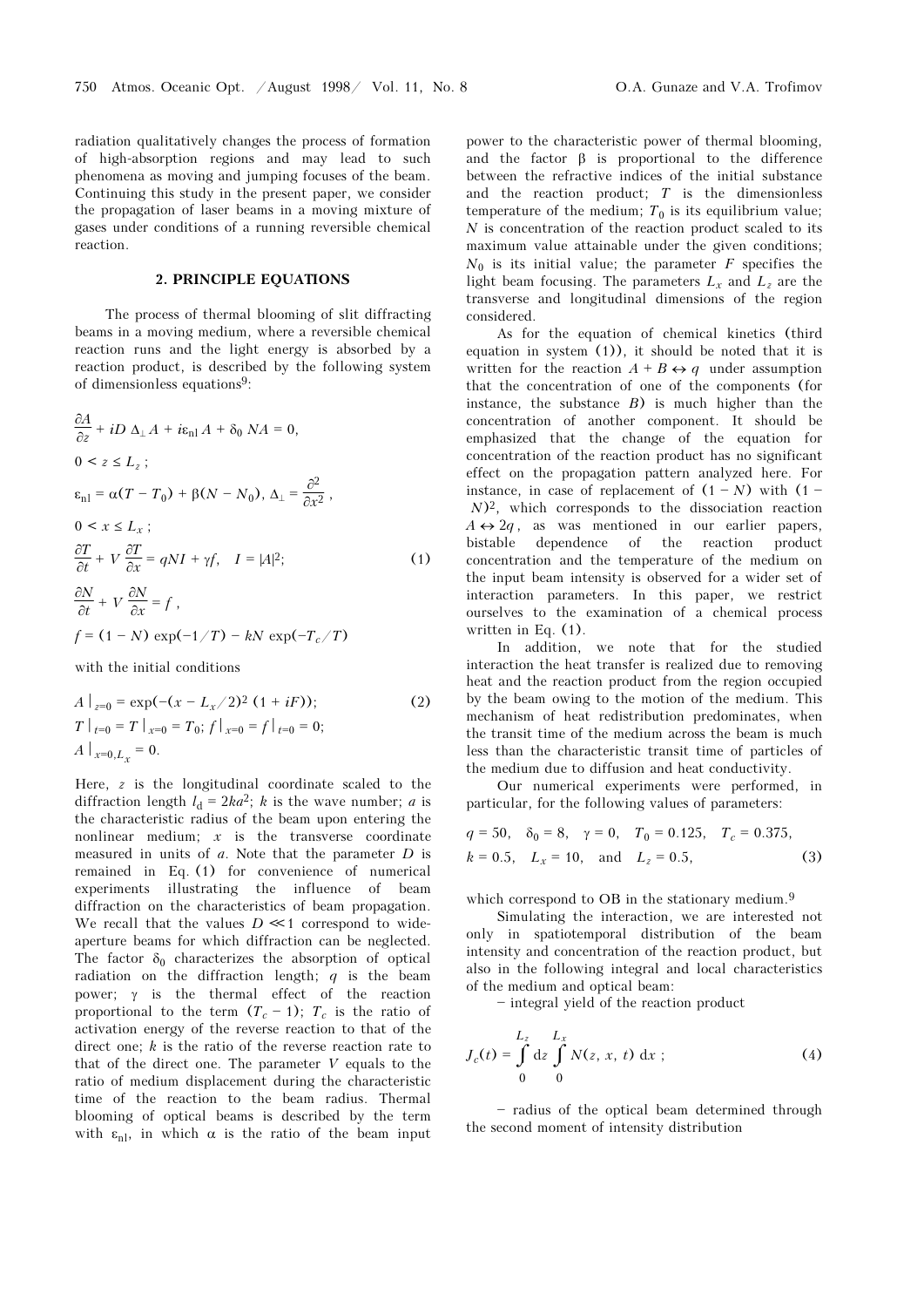$$
\alpha_x^2 = \int_0^{L_x} (x - L_x/2)^2 |A(z, x, t)|^2 dx / P(z, t),
$$
(5)  

$$
P(z, t) = \int_0^{L_x} |A(z, x, t)|^2 dx ;
$$

 $-$  shift of the energy center of the beam with respect to its initial center

$$
X_c(z, t) = \int_0^{L_x} (x - L_x/2) |A(z, x, t)|^2 dx / P(z, t);
$$
 (6)

 $-$  maximum intensity in a given cross section  $z$ , the time t, and the coordinate  $X_m$  of the intensity maximum

$$
I_{\rm m} = \max_{x} |A(z, x, t)|^2.
$$
 (7)

The study of the three last characteristics is caused by the shift of the beam center and its maximum intensity in the process of interaction of optical radiation with the moving chemically active medium.

## 3. RESULTS OF NUMERICAL EXPERIMENTS

Let us consider the following parameters as functions of the speed of medium: the integral yield of the reaction, the time  $t_{st}$  of reaching the stationary state, the time  $t_{\text{expl}}$  of beginning of the explosive absorption near the cross section  $z = 0$ , the value of the transverse coordinate  $x_{cr}$  at which high concentration of the reaction product is reached (the system chemical  $median - laser$  radiation is in the upper state), and the longitudinal coordinates at which high concentration is realized. The results of calculations are presented in Table I for  $F = \alpha = \beta = 0$ , and  $D = 1$ .

TABLE I. Time  $t_{\text{expl}}$  of Beginning of the explosive aBsorption, time  $t_{st}$  of reaching the stationary state, longit Xdinal  $z_{cr}$  and transverse  $x_{cr}$  dimensions of the region of efficient reaction, and integral yield  $J_c$  of the reaction prod $Xct$  as fXnctions of the speed of particles  $V$  of the mediXm Xpon exposXre to a wideapertXre Beam  $(D = 1)$ .

|              | $\iota_{\text{expl}}$ | $t_{\rm st}$ | $\cdot$ cr | $z_{\rm cr}$ | Jc   |
|--------------|-----------------------|--------------|------------|--------------|------|
| 0.5          |                       | 10           | 3.9        | 0.5          | 0.18 |
|              |                       |              |            | 0.45         | 0.16 |
| <sub>5</sub> | 0.5                   | 10           | 4.2        | 0.3          | 0.11 |
| 10           |                       | 20           | 4.5        | $0.25\,$     | 0.07 |

As expected, the region of efficient reaction decreases with increasing speed  $V$  at the fixed input power. The time of beginning of the explosive absorption increases in this case. The time of reaching the stationary distribution of concentration of the product first decreases and only then increases. The dynamics of the integral yield of the reaction product is shown in Fig. 1.

We emphasize that evolution of  $J_c(t)$  is in fact independent of the diffraction of optical radiation: the functions shown in Fig. 1 do not vary when the coefficient  $D$  decreases, for instance, down to  $10^{-3}$ . This conclusion also follows from the invariant under the integral absorbed light power,<sup>9</sup> which is independent of the spatial distribution of intensity and is determined only by the initial power of the beam. As known, the diffraction of optical radiation only redistributes the light energy along the transverse coordinate. However, it should be emphasized that for a medium of finite optical thickness the situation can be imagined when, due to absorption saturation, the parameters  $J_c(t)$  for focused beams differ from those for initially collimated beams. As an illustration, Fig. 1 shows the values of integral yield of the reaction product for the focused beam with  $F=1$  and 3.



FIG. 1. Evol $X$ tion of the integral yield of the reaction prodXct for the following valXes of parameters:  $D = 1$ ;  $\alpha = \beta = F = 0; \quad V = 0.5$  (1), 1 (2), 5 (3), 10 (4);  $V = 1, F = 1 (5), 3 (6).$ 

Diffraction of the optical beam leads to considerable transformation of its intensity profile as compared with the case of propagation of wide-aperture beams, when the beam either remains Gaussian or has a dip in the region of high absorption. A diffracting beam shifts counter to the direction of transverse motion of the medium (Fig. 2) even in the absence of phase grating (purely absorbing medium), similarly to its propagation in a cloudy medium.<sup>4</sup>

However, the direction of shift changes. If perturbations of permittivity due to changes in mixture composition or its heating are significant, the beam acquires asymmetric shape and may even break into two subbeams (Fig.  $2B$ ). In addition, it is important to emphasize that two independent subbeams may occur upon exiting the medium under conditions of thermal blooming. One of them (with lower intensity) is practically in the center of the initial beam. In the case of defocusing due to changes in mixture composition, such a structure of the intensity profile is formed in a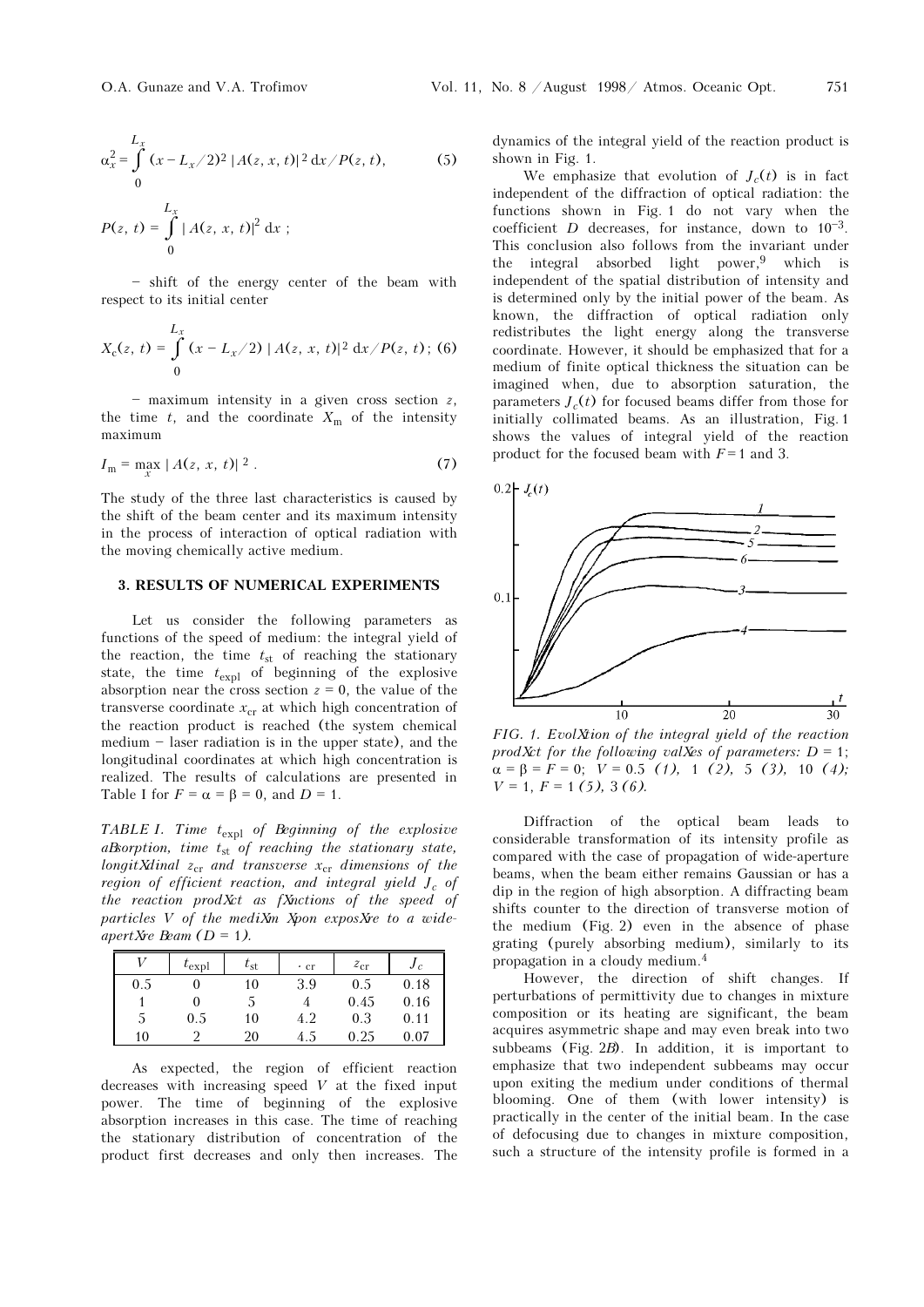cross section of the medium nearer to its input. However, the intensity between two maxima does not vanish.



FIG. 2. DistriBXtion of the light Beam intensity at  $t = 30$  over the Beam cross section  $z = 0.5$  for  $V = 1$ ,  $F = 0$ ,  $D = 1$  with  $\alpha = \beta = 0$  (solid cXrve);  $\alpha = 0$ ,  $\beta = -10$  (dashed cXrve);  $\alpha = 0$ ,  $\beta = 10$  (dot-and-dash cXrve) (a);  $\alpha = -2$ , β = 0 (B).

As was stated above, the interaction under consideration has the property of optical bistability. In a distributed medium, OB manifests itself through the formation of high-absorption regions. For instance, a region with high concentration of the reaction product and its low concentration can be formed along the z coordinate under certain conditions (for  $z \leq z_{cr}$ ). Because it determines the absorption coefficient, its values significantly differ before and after  $z_{cr}$ . As a result, intensity of optical radiation as a function of the longitudinal coordinate has two parts of evolution, rapid ( $z \le z_{cr}$ ) and slow decrease. To illustrate this, stationary variation of maximum intensity of a wideaperture beam along  $z$  is shown in Fig. 3 by the solid curve.



FIG. 3. LongitXdinal stationary distriBXtion of the  $maximum$  intensity  $X$ pon expos $X$ re to wide-apert $X$ re Beams for  $D = 0.001$  (solid cXrve) and 1 (dashed  $cXrve$ ,  $\alpha = \beta = 0$ , and  $V = 1$ .

The boundary of transition from the region of high concentration of the reaction product to the region of low efficiency of reaction is blurred upon exposure to narrow-aperture beams (see Fig. 3, dashed curve). In this case, the absorption coefficient varies more smoothly near the boundary of the two regions. This leads to smoother variation of the intensity along the z axis as compared with the case of wide-aperture beams. It is evident that the decrease of maximum intensity of the beam in the region of weak the reaction  $(z \geq z_{cr})$  is caused by beam diffraction.

Thermal blooming of optical radiation can significantly change the longitudinal distribution of the region of efficient reaction. For instance, Fig. 4 shows the concentration of the reaction product along  $z$  in the cross section . =  $L_x/2$  which is the initial axis of the beam.



FIG. 4. LongitXdinal distriBXtion of concentration of the reaction prod $Xct$  at  $t = 30$  for  $V = 1$ ,  $F = 0$ ,  $D = 1$ with  $\alpha = \beta = 0$  (solid cXrve);  $\alpha = 0$ ,  $\beta = -10$  (dashed cXrve);  $\alpha = 0$ ,  $\beta = 10$  (dot-and-dash cXrve);  $\alpha = -2$ ,  $β = 0$  (dotted cXrve).

Comparison of the functions shown in Fig. 4 demonstrates that thermal blooming always decreases the region of high concentration of the reaction product at the beam axis and leads, in contrast to diffraction, to the formation of a more contrast variation structure of the reaction product concentration along the z coordinate. At the same time, for thermal defocusing, concentration value is even somewhat higher upon exiting the medium as compared with the case of selffocusing due to changes in the mixture composition.

During stimulation of a chemical reaction by optical radiation, the beam intensity profile transforms into a structure with an intensity dip at the axis. As a result, the integral broadening of the beam is determined by contribution of profile transformation, its diffraction, and thermal blooming. To highlight the contribution of each of them into the integral radius, Table II presents relative broadening of the beam upon exiting the medium as functions of the diffraction coefficient, focusing, and thermal blooming of optical radiation.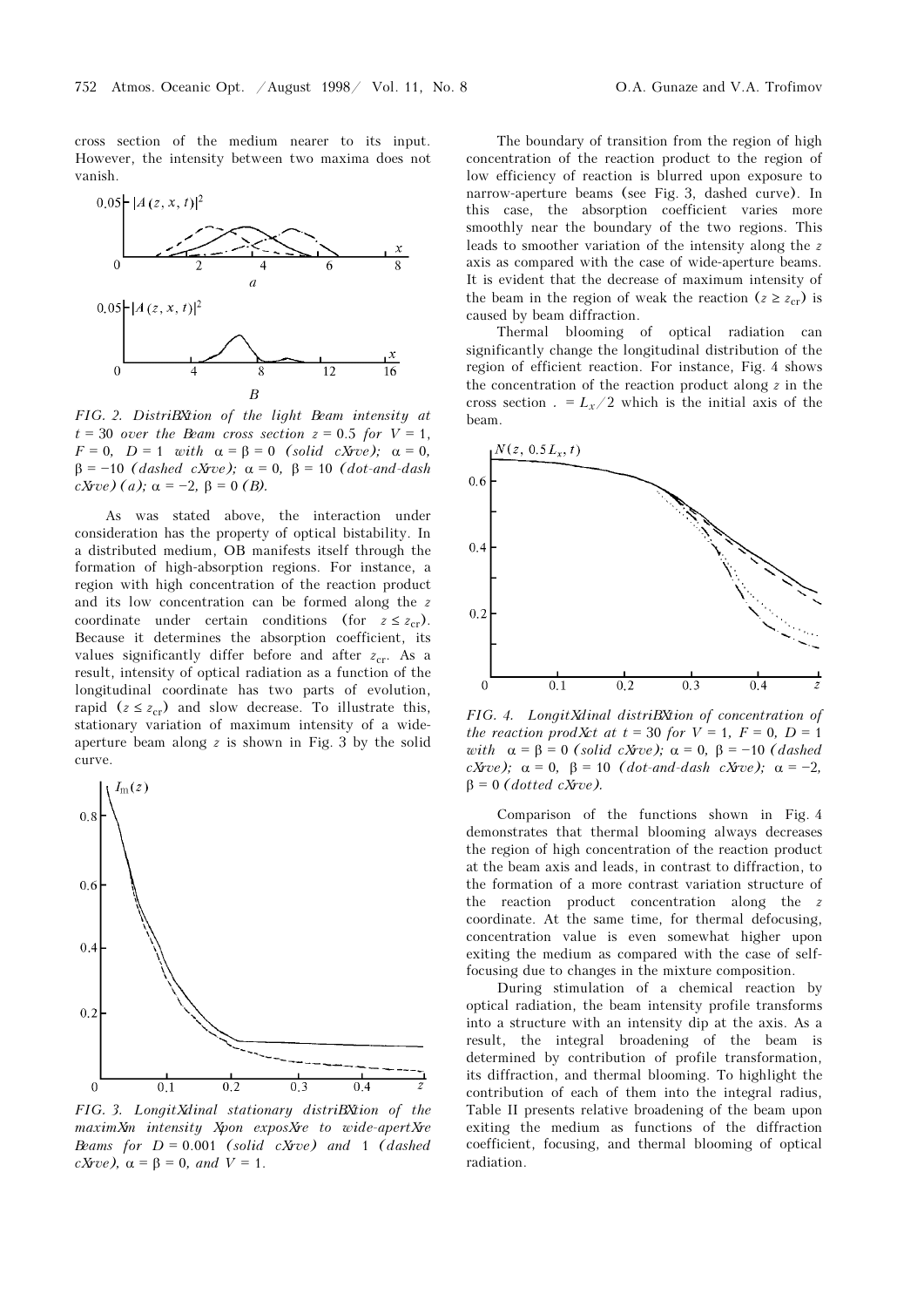It is important to emphasize that the transverse radius of the beam is more than twice larger even for a weakly diffracting beam  $(D = 0.001)$ . Such an increase is caused, first, by the decrease of light energy in the central part of the beam; second, by tubular structure of the beam profile formed near the input cross section of the cell at the initial stage of formation of the region with high concentration of the reaction product due to higher absorption near the initial maximum of the intensity. As a consequence, we can observe the decrease of diffraction length for subbeams, and then they acquire the Gaussian profile. The path along which this occurs depends on subbeams radii and contrast of the intensity profile with a dip at its axis. A comparison of the results demonstrates that thermal defocusing brings the greatest contribution to the increase of the beam radius. As a result of its effect, the beam radius increases almost five times, which is also connected with its breaking into separate subbeams.

TABLE II. The sqXare of relative Broadening of the Beam  $\eta = a_x^2$  (z = 0.5, t =  $\infty$ )/ $a_x^2$  (z = 0.5, t = 0) as a fXnction of Beam thermal Blooming and focXsing parameters for  $V = 1$ .

|       | α    |    |   |    |
|-------|------|----|---|----|
| 0.001 |      |    |   |    |
| 1.0   |      |    |   |    |
| 1.0   |      |    |   |    |
| 1.0   |      |    | 3 |    |
| 1.0   | $-2$ |    |   | 23 |
| 1.0   |      |    |   | 14 |
| 1.0   |      | 10 |   |    |

Let us turn to an analysis of the position of the beam energy center upon exiting the medium as a function of diffraction, thermal blooming, and focusing (Table III, Fig. 5).

TABLE III. Shift of the energy center of the Beam  $X_c$ and coordinate  $X_m$  of the intensity maxim $X_m$  from their positions Xpon entering the mediXm and the valXe of  $I_m$  in the cross section  $z = 0.5$  at time  $t = 30$  $(stationary\ -distribution)$  as  $fX$ nctions of the  $differential$   $Booming$ , and  $focX sing$ coefficients of the Beam for  $V = 1$ . In the case  $\alpha = -2$ , the size of the region in the transverse direction is  $L_r = -20.$ 

| D     | $\alpha$ |       |          | $X_c$   | $X_{\rm m}$ | $I_{\rm m}$ |
|-------|----------|-------|----------|---------|-------------|-------------|
| 0.001 | 0        | 0     | 0        | $-0.8$  | $-0.9$      | 0.1         |
|       | 0        | 0     | 0        | $-1.2$  | $-1.3$      | 0.03        |
|       | 0        | 0     |          | $-0.7$  | $-0.8$      | 0.04        |
|       | 0        | 0     | 3        | $-1.1$  | $-1.4$      | 0.02        |
|       | -2       | 0     | $\theta$ | $-2.7$  | $-2.9$      | 0.025       |
|       | 0        | $-10$ | 0        | $-1.7$  | $-1.6$      | 0.028       |
|       |          | 10    | 0        | $-0.12$ | 0.2         | 0.025       |

Note that the shift of the center of gravity of optical beam and the coordinates of the intensity maximum can significantly differ due to the competition between different thermal blooming mechanisms (amplitude and phase gratings). This can be easily seen in Fig. 2. First of all, let us note that the center of the beam shifts nonuniformly in z counter to the direction of motion of the medium even for purely amplitude gratings with  $D = 0.001$  (see Fig. 5, solid curve). This emphasizes the influence of diffraction even for its small values because of formation of subbeam structure. With increase of the diffraction coefficient up to  $D = 1$ , the evolution of position of the beam center remains similar to the previous case: shift of  $X_c$  increases approximately as  $z^2$  with increase of z (see Fig. 5, dashed curve).



 $FIG. 5.$  EvolXtion of the stationary position of the integral center of gravity of the beam along the  $longitXdinal$  coordinate for  $V = 1$ ,  $F = 0$  with  $\alpha = \beta = 0$ ,  $D = 0.001$  (solid cXrve), 1 (dashed cXrve),  $D = 1$ ,  $\alpha = 0$ ,  $\beta = -10$  (dot-and-dash cXrve).

The beam shift can be reduced by initial focusing of the beam. At the same time, for a certain part of the propagation path, its center position can be constant, for instance, when  $F = 3$ ,  $X_c$  does not vary until  $z = 0.13$ . Defocusing of optical radiation increases the shift of the beam center counter to the medium, because the effect of a distributed lens caused by defocusing of the amplitude grating induced due to concentration variation of the reaction product coincides in the sign of light beam deflection. At self-focusing of optical beam with time, its center begins to shift in the direction of motion of the medium at the end of the